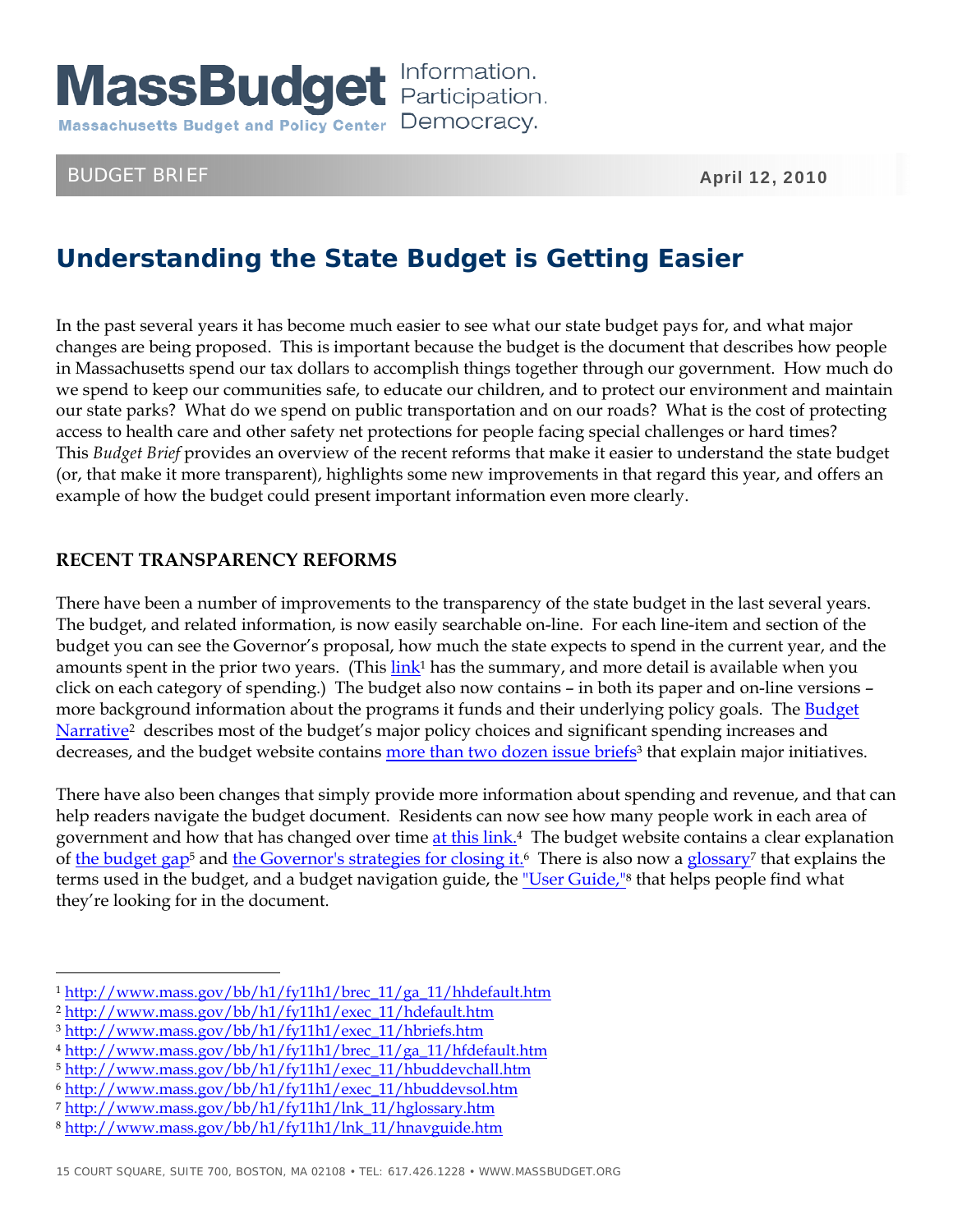## **NEW IMPROVEMENTS THIS YEAR**

There are two important transparency improvements in this year's budget, building on the good work of the last several years. The budget now contains clear mission statements<sup>9</sup> for most of the state agencies and offices that it funds. It also now includes, in addition to information on budget spending, better information on the cost of various tax breaks, also known as tax expenditures. While a list of tax expenditures (called the tax expenditure budget) has been available for many years, this year that document includes a more complete explanation of each expenditure (see here<sup>10</sup> and click through categories for more information).

# **A KEY AREA FOR IMPROVEMENT: INCREASING TRANSPARENCY ON BUDGET BALANCE**

All of the changes described above make a significant difference in the public's ability to understand how our state raises and spends money for public purposes. One area in which there has been progress, but where the budget is still not as clear as it could be, however, is in providing a clear and complete statement of all revenue and all spending and how they balance.

The Governor's FY 2011 budget proposal is better in this regard than previous years' budgets because of the inclusion of two new sets of information. First, it provides a clear list of temporary revenue sources, how much the budget relies on them, and how that has changed over time (at this link,<sup>11</sup> near the bottom of the page under the title: Total Use of One-Timers (Federal Stimulus and Other One-time Solutions)). Second, the budget improves the reporting of spending that had previously been in "outside sections" – language at the end of the budget that contains new laws, proposed changes in laws, and appropriations that are accomplished by language directing transfers of funds from the general fund to accounts for specific programs – through the creation of a new Section 2E of the budget that lists this spending (available at this  $\frac{\text{link}}{\text{.}^{12}}$ 

While these are important improvements, the budget still falls short in clearly presenting all of the state's revenue and spending choices. It does not include the spending that occurs automatically each year as the result of pre-existing laws – such as the dedication of one penny of the state sales tax to fund the MBTA – sometimes called "pre-budget transfers." Moreover, it does not present all revenue and spending information together, in one clear chart, so that readers can easily compare the two and make sense of structural budget issues.

# **A SOURCES AND USES CHART**

In the chart below, *MassBudget* provides an example of how total spending and revenue could be presented. This chart includes all types of spending: line-item appropriations, appropriations for Section 2E transfers (that had in prior years been included in outside sections of the budget), and pre-budget transfers. It also includes all revenue sources, indicating which are recurring and which are not. This chart is described in more detail in the Appendix.

<sup>9</sup> http://www.mass.gov/bb/h1/fy11h1/brec\_11/dpt\_11/hndph.htm

<sup>10</sup> http://www.mass.gov/bb/h1/fy11h1/tax\_11/hall.htm

<sup>11</sup> http://www.mass.gov/bb/h1/fy11h1/exec\_11/hbuddevsol.htm

<sup>12</sup> http://www.mass.gov/bb/h1/fy11h1/brec\_11/ga\_11/hsection2e.htm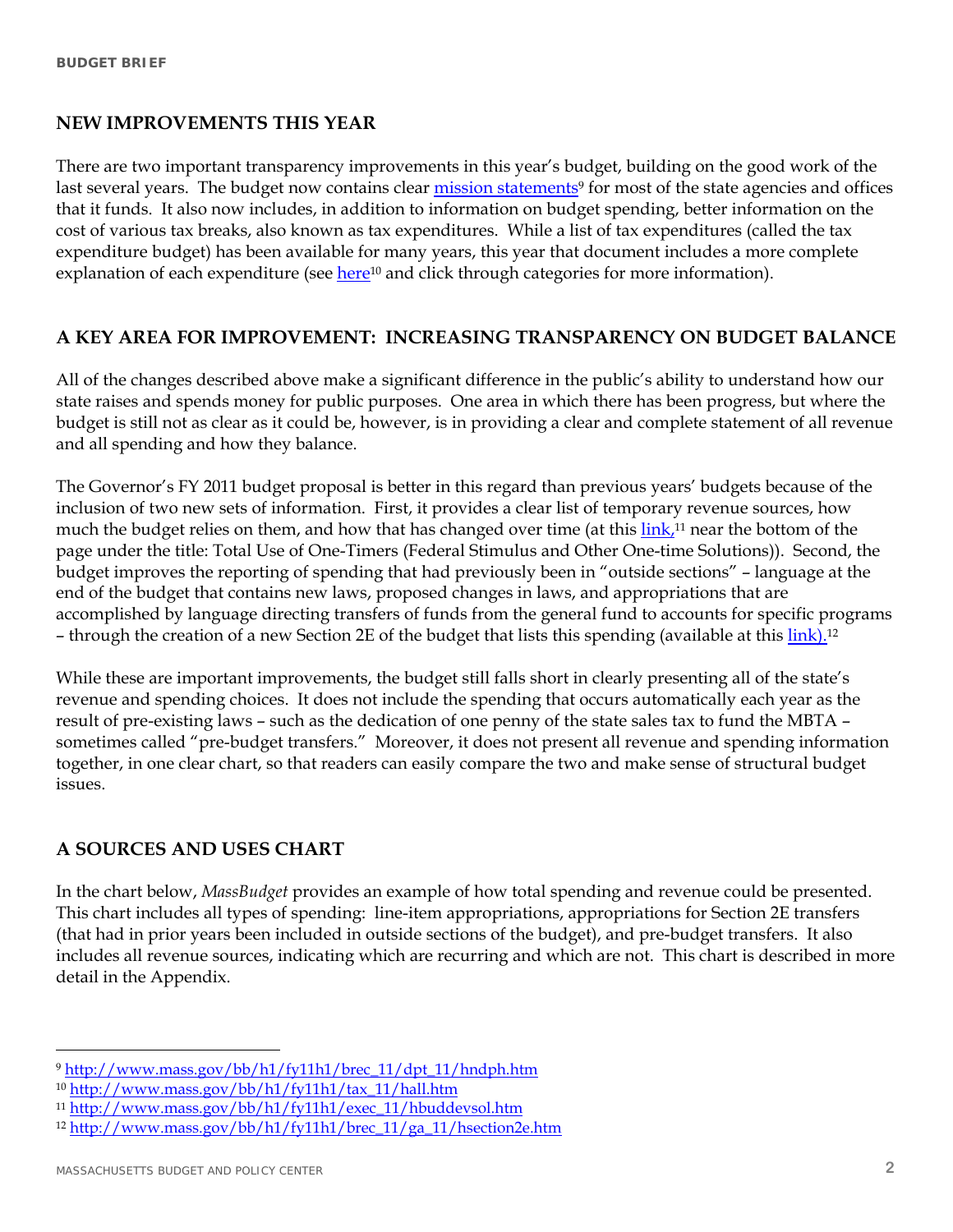## *REVENUES AND OTHER SOURCES*

This chart outlines the four main sources of funds used in the budget: tax revenue, federal revenue, departmental fees and assessments, and money withdrawn from special trust funds for use in the current year. As the chart indicates, the Governor's budget includes approximately \$32.9 billion in total revenues and other sources of funds (money from reserve accounts). Further information about revenue sources is available in MassBudget's *Budget Monitor* at this [link.13](http://massbudget.org/doc/720)

## *APPROPRIATIONS AND OTHER USES*

The chart includes all appropriations, including line-item appropriations, appropriations included in the budget document in section 2E (previously included in outside budget sections), and pre-budget transfers (not currently presented in the Governor's budget totals, but included in this *Budget Brief*). The Governor's budget would result in total spending of \$32.9 billion in FY 2011. More information about budget appropriations in both the Governor's proposal and in prior years, including the ability to calculate increases and decreases in specific areas of the budget, is available by using *MassBudget's* Budget Browser tool, which can be found [here.14](http://browser.massbudget.org/)

#### *BALANCE*

The Governor's FY 2011 budget is balanced, showing approximately \$8.8 million more in total revenue than in total spending. The Governor's budget, however, is not "structurally balanced" – that is, it does not rely exclusively on ongoing revenues to pay for ongoing costs. Temporary revenues and savings make up for the gap between the costs of services and funding the state can rely on on an ongoing basis. There is a \$1.96 billion structural deficit – the difference between recurring revenues and recurring spending.

For a more detailed explanation of each component of the chart, please see the Appendix.

 $\overline{a}$ <sup>13</sup> http://massbudget.org/doc/720

<sup>14</sup> http://browser.massbudget.org/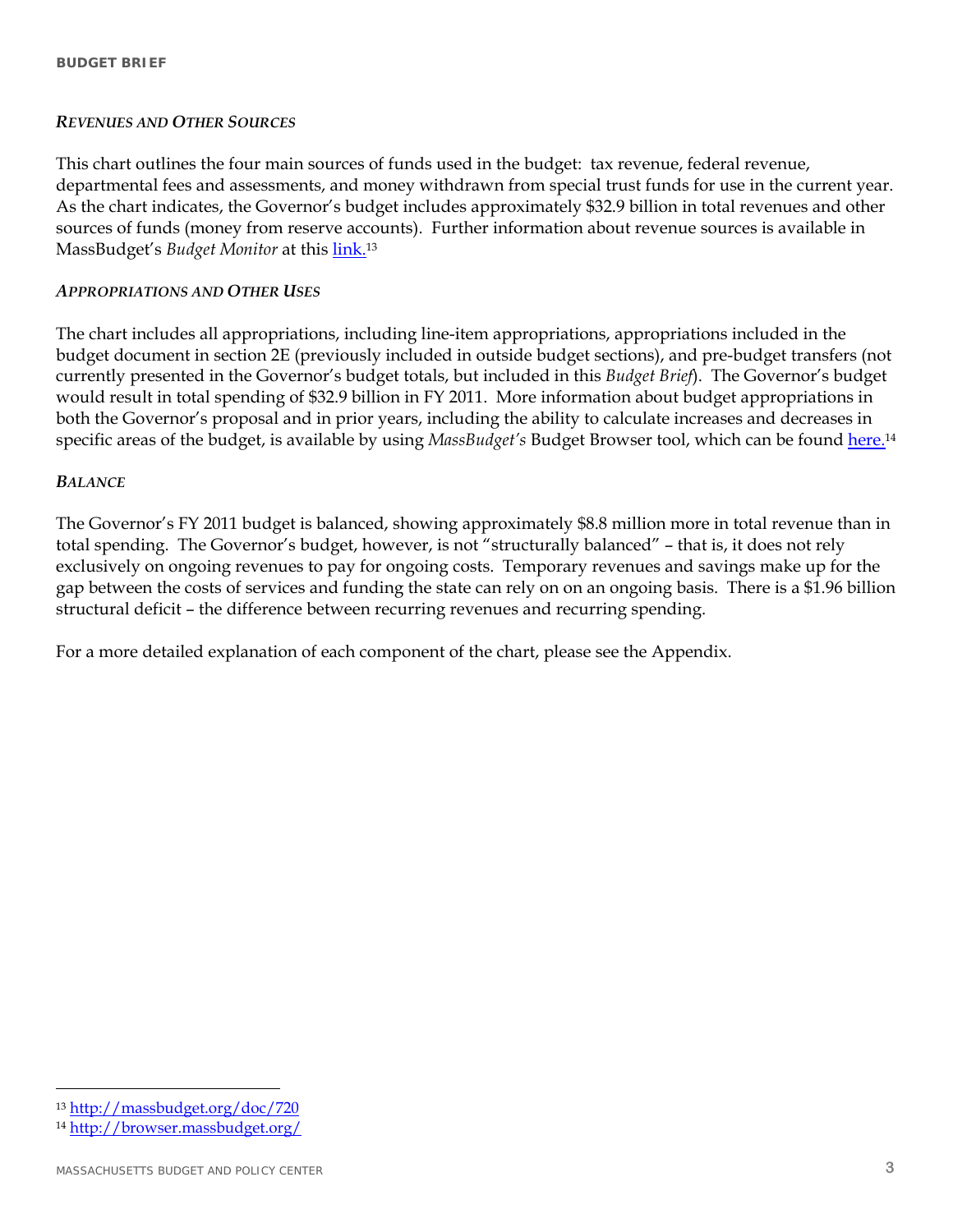#### SOURCES AND USES

#### (in millions of dollars)

|                                                                                                                                | FY 2011      |                           |                  |
|--------------------------------------------------------------------------------------------------------------------------------|--------------|---------------------------|------------------|
| <b>SOURCES</b>                                                                                                                 |              | <b>Governor (Revised)</b> |                  |
|                                                                                                                                | Temporary    | Recurring                 | Total            |
| <b>Tax Revenues</b>                                                                                                            | 80.0         | 19,267.1                  | 19,347.1         |
| Baseline tax revenue                                                                                                           |              | 19,050.0                  | 19,050.0         |
| Cigarette excise tax                                                                                                           |              | 105.0                     | 105.0            |
| Proposed tax law changes                                                                                                       | 80.0         | 81.6                      | 161.6            |
| Limit film tax credits<br>Limit life sciences tax credits                                                                      | 75.0<br>5.0  |                           |                  |
| Elimination of exemption for aircraft sales                                                                                    |              | 5.0                       |                  |
| Ellmination of exemption for cigars and smokeless tobacco                                                                      |              | 15.0                      |                  |
| Elimination of exemption for soda and candy sales                                                                              |              | 61.6                      |                  |
| Tax enforcement and administrative improvements<br><b>Federal Revenues</b>                                                     | 1,579.1      | 30.5<br>7,311.1           | 30.5<br>8,890.2  |
| Baseline federal revenue                                                                                                       |              | 7,282.6                   | 7,282.6          |
| Anticipated increased federal revenue                                                                                          | 1,579.1      | 28.5                      | 1,607.6          |
| Enhanced FMAP 7/10-12/10                                                                                                       | 690.1        |                           |                  |
| Anticipated enhanced FMAP 1/11-6/11                                                                                            | 607.4        |                           |                  |
| <b>ARRA Fiscal Stabilization Funds</b><br>ARRA Transitional Assistance for Needy Families Funds                                | 96.1<br>22.6 |                           |                  |
| <b>ARRA Adoption and Foster Care</b>                                                                                           | 2.9          |                           |                  |
| Reimbursement from Medicare for SSDI Medicaid                                                                                  | 160.0        |                           |                  |
| Federal revenue associated with proposed managed care assessment                                                               |              | 28.5                      |                  |
| <b>Departmental Revenues</b>                                                                                                   | 34.0         | 2,611.1                   | 2,645.0          |
| Baseline departmental revenue                                                                                                  |              | 2,572.8                   | 2,572.8          |
| Proposed increased departmental revenue<br>Expansion of bottle bill                                                            | 34.0         | 38.3<br>20.0              | 72.3             |
| Expansion of fraud and abuse recoveries                                                                                        | 15.0         |                           |                  |
| Managed care organizations assessment                                                                                          |              | 18.3                      |                  |
| Sale or use of state property                                                                                                  | 19.0         |                           |                  |
| Transfers into the General Fund from Other Funds                                                                               | 181.0        | 1,843.4<br>962.4          | 2,024.4<br>962.4 |
| Transfer lottery proceeds From Lottery Funds<br>Transfer tobacco settlement from Health Care Security Fund                     |              | 329.9                     | 329.9            |
| Transfer proceeds from other sources                                                                                           |              | 551.1                     | 551.1            |
| Proposed increased transfers                                                                                                   | 181.0        |                           | 181.0            |
| Transfer unused funds from various trusts                                                                                      | 35.0         |                           |                  |
| Transfer from Stabilization Fund                                                                                               | 146.0        |                           |                  |
| <b>TOTAL SOURCES</b>                                                                                                           | 1,874.0      | 31,032.7                  | 32,906.8         |
|                                                                                                                                |              | FY 2011                   |                  |
| <b>USES</b>                                                                                                                    |              | <b>Governor (Revised)</b> |                  |
|                                                                                                                                | Temporary    | Recurring                 | Total            |
| Appropriations and Transfers from the General Fund                                                                             | (100.0)      | 32,998.0                  | 32,898.0         |
| Education                                                                                                                      |              | 6,732.8                   | 6,732.8          |
| 655.0<br>Line Item Appropriations<br>6,077.8<br><b>Other Appropriations and Transfers</b><br><b>Environment and Recreation</b> |              | 185.7                     | 185.7            |
| Line Item Appropriations<br>185.7                                                                                              |              |                           |                  |
| Health Care                                                                                                                    |              | 13,775.5                  | 13,775.5         |
| 1,706.5<br>Line Item Appropriations 12,069.0<br><b>Other Appropriations and Transfers</b>                                      |              |                           |                  |
| Human Services<br>Line Item Appropriations 3,347.1                                                                             |              | 3,347.1                   | 3,347.1          |
| Infrastructure, Housing & Economic Development                                                                                 |              | 1,620.5                   | 1,620.5          |
| 1,242.2<br>Line Item Appropriations<br>378.2<br><b>Other Appropriations and Transfers</b>                                      |              |                           |                  |
| Law and Public Safety                                                                                                          |              | 2,299.1                   | 2,299.1          |
| Line Item Appropriations<br>2,299.1                                                                                            |              |                           |                  |
| Local Aid<br>Line Item Appropriations<br>964.7                                                                                 |              | 964.7                     | 964.7            |
| Other                                                                                                                          | (100.0)      | 4,072.6                   | 3,972.6          |
| Line Item Appropriations<br>Other Appropriations and Transfers<br>1,441.8<br>2,530.8                                           |              |                           |                  |
| <b>TOTAL USES</b>                                                                                                              | (100.0)      | 32,998.0                  | 32,898.0         |
|                                                                                                                                |              | FY 2011                   |                  |
| <b>BALANCE</b>                                                                                                                 |              | <b>Governor (Revised)</b> |                  |
| <b>BALANCE</b>                                                                                                                 | 1,974.0      | (1,965.3)                 | 8.8              |
|                                                                                                                                |              |                           |                  |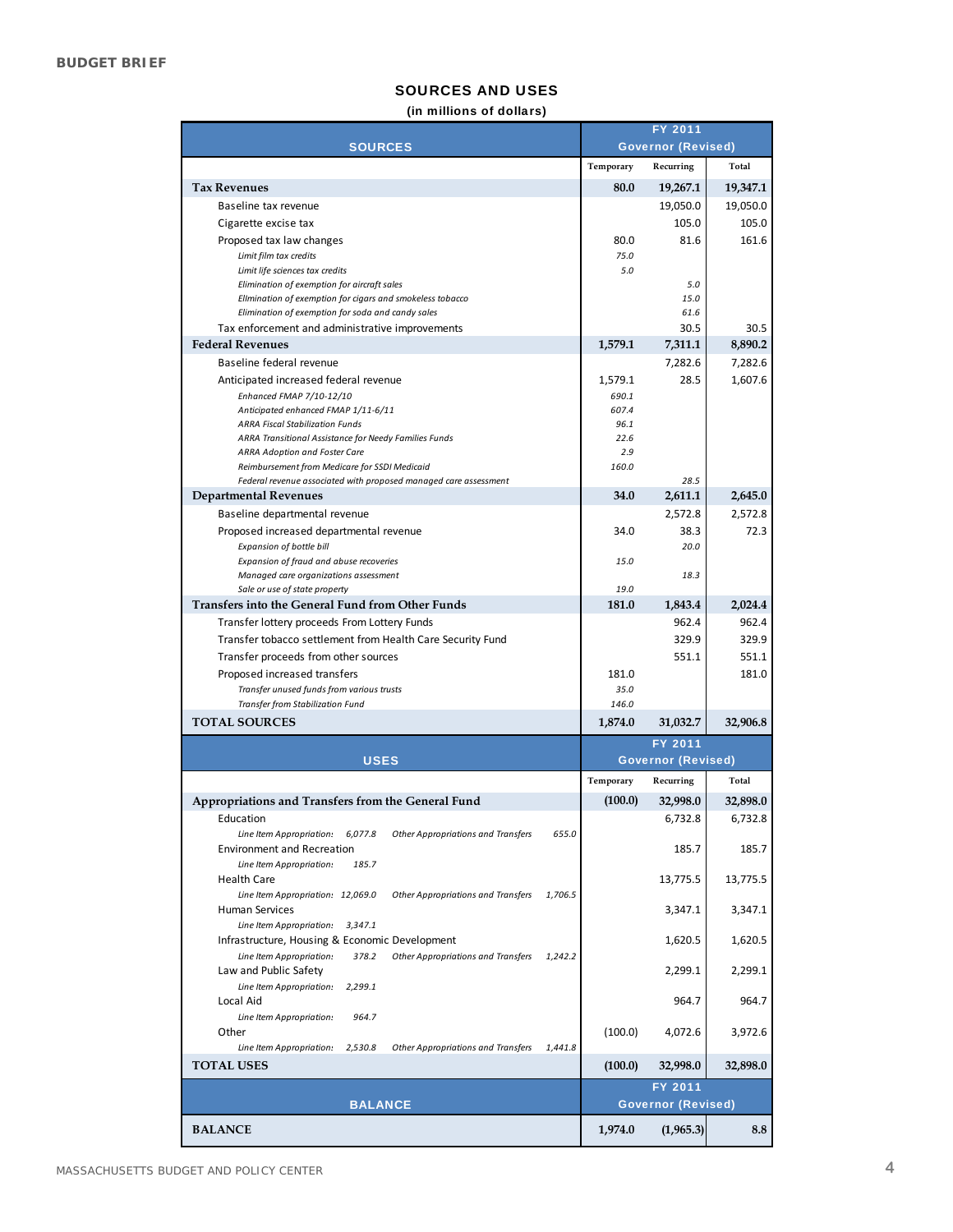# **Appendix – Sources and Uses (Detailed Explanation)**

This appendix provides detailed descriptions of the sources and uses of funds listed in the chart in this *Budget Brief*.15

## **SOURCES**

There are four main sources of money that fund the state budget: taxes, money from the federal government, fees and assessments, and money withdrawn from special trust funds – "savings accounts" – for use in the current year. When the Governor and the Legislature publish their budget proposals, they include these totals in "Section 1A - Revenue by Source and Fund."

# **TAX REVENUES**

The largest single source of funds available for the budget is tax revenue. In this *Budget Brief* we divide FY 2011 tax revenues into four parts: total taxes as estimated by what is known as the Administration's "consensus" or "baseline" revenue estimate; estimated taxes brought in by an increase in the cigarette excise tax; estimates of how much tax law changes proposed in the budget would bring in; and the totals from increased tax enforcement and other administrative improvements.

**Baseline Tax Revenue.** In January 2010 the Administration determined that the baseline consensus tax revenue total for FYr 2011 is \$19.05 billion.

**Cigarette Excise Tax.** In January 2010 the Administration estimated that the 2008 increase in the cigarette excise tax will generate \$105 million in FY 2011. This tax increase is dedicated to paying for a portion of the state's health care costs.

**Proposed Tax Law Changes.** The Governor's budget includes proposals to raise revenues by eliminating certain tax breaks ("tax expenditures"). These proposals would generate \$161.6 million in FY 2011, \$15 million of which would be added to cigarette excise tax revenue to pay for a portion of the state's health care costs.

**Tax Enforcement and Administrative Improvements.** The Governor's budget proposes charging interest on certain deferred income tax payments, and pushing forward the dates of certain tax payments. His budget estimates that these changes would generate \$30.5 million in FY 2011.

# **FEDERAL REVENUES**

 $\overline{a}$ 

The largest share of federal revenue that helps pay for the state budget comes from federal Medicaid dollars that support the Commonwealth's health care programs. With the passage of the American Recovery and

<sup>&</sup>lt;sup>15</sup> An item that is not included in this chart is the amount associated with the requirement that  $\frac{1}{2}$  of 1 percent of tax revenues in each year be "carried forward" into the following year; because the transfer in at the beginning of the year and out at the end essentially cancel each other out, for simplicity's sake they are not included in this chart.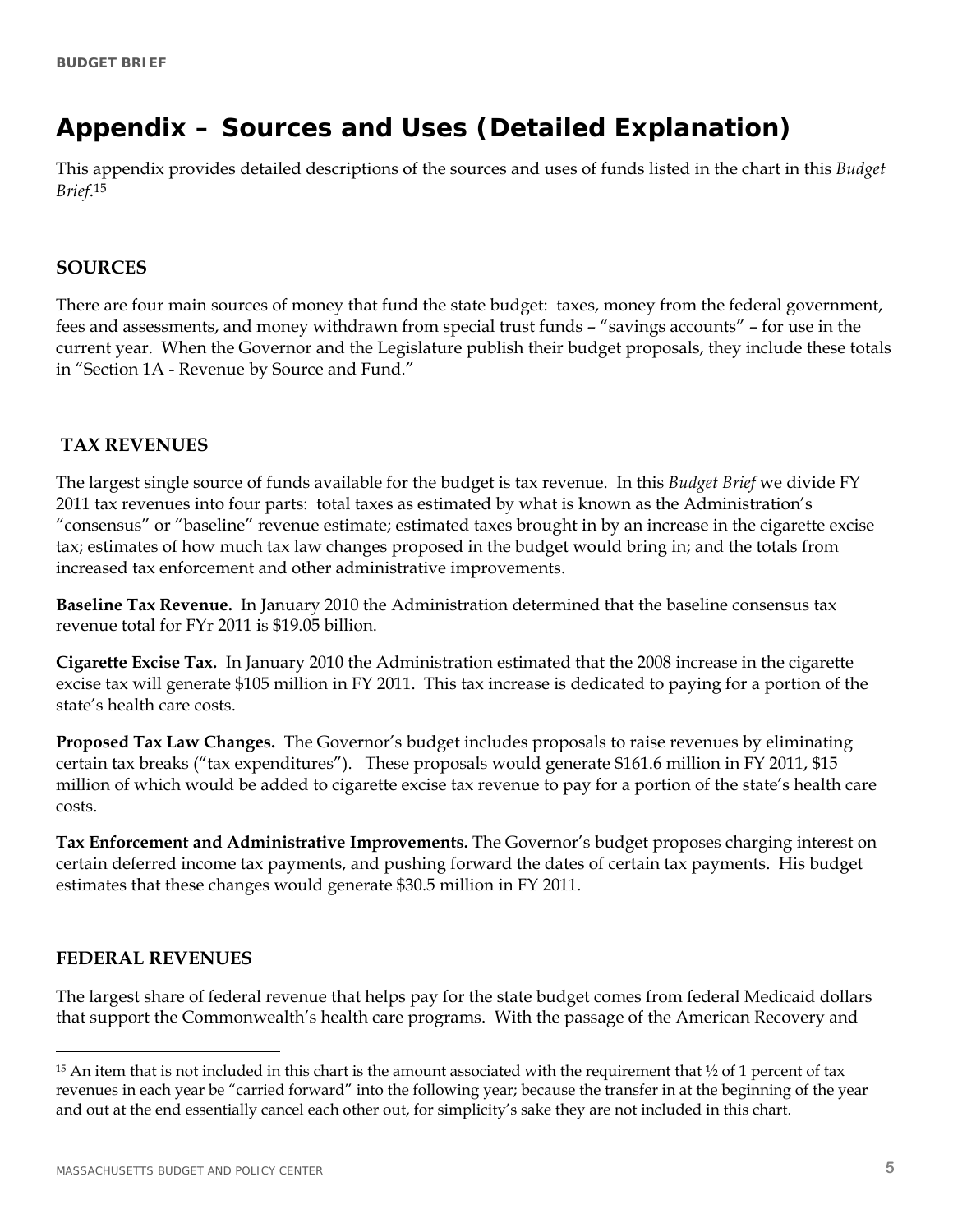Reinvestment Act (the "Recovery Act" or ARRA) in February 2009, the federal government has also provided billions of dollars in additional temporary federal dollars to help balance the state's budget.

The Governor uses several types of ARRA funding to balance the budget. The Recovery Act provides a more generous – but temporary – reimbursement for Medicaid services. This is known as "enhanced Federal Medical Assistance Percentage (FMAP)." The Governor estimates that \$690.1 million in ARRA funds will be available from this enhanced FMAP through December 31, 2010. The Governor's budget also counted on an additional six months of enhanced FMAP. Both the US House and Senate have now approved legislation providing for that extension, but the extension has not yet become law. The Governor had estimated that this extension would generate an additional \$607.4 million in federal revenue for the Commonwealth. Current estimates suggest this extension could bring in as much as \$84 million more than that.

The Recovery Act also includes funding to support state budgets by providing what is known as State Fiscal Stabilization Funds. Most of these funds were used in the FY 2009 and FY 2010 budgets, but the Governor's budget directs \$96.1 million of the remaining funds to maintain education funding levels in the coming fiscal year. The Governor's budget also assumes that \$22.6 million in ARRA funding will be available for transitional assistance to needy families programs, and \$2.9 million will be available to support the state's foster care and adoption programs for needy children and families.

The Governor's budget also assumes that the federal Medicare program will reimburse states for the health care costs associated with certain persons eligible for the Social Security Disability Insurance Program (SSDI). It is unclear at this time whether the federal government will go forward with this reimbursement. Without these funds, the Governor's revenue totals will be short by \$160 million.

# **DEPARTMENTAL REVENUES**

Many state government departments and programs charge fees for their services. These fees, premiums and assessments are called "departmental revenues" because the money is generated by department activities. These revenues include such items as fees generated by the Registry of Motor Vehicles, a variety of other permitting fees, special assessments paid by certain health care providers, and health insurance premiums paid by retired teachers who participate in the state's Group Insurance health plan.16

The Governor's budget includes \$72.3 million in new fees. It estimates that there will be \$20 million in additional revenue from a proposed expansion of the Bottle Bill to include water, flavored waters, coffee-based drinks, juices and sports drinks. The budget also estimates that there will be \$15 million in new revenue from enhanced efforts to eliminate fraud and abuse throughout state government. In addition, the Governor proposes the increased sales or use of state-owned property, and estimates that this would generate \$19 million in increased departmental revenues.

The Governor also extends an assessment for the costs of the health safety net currently paid by hospitals and insurance companies to managed care organizations. The Governor's budget proposes that this assessment

<sup>&</sup>lt;sup>16</sup> The revenue totals also incorporate adjustments that allow for the comparison of the Governor's proposed budget to the FY 2010 budget. Most notably, in order to make a more accurate year-to-year comparison, this *Budget Brief* excludes from its departmental revenue totals \$93.3 million to the state's Group Insurance Commission from Mass. Bay Transit Authority and the Mass. Turnpike Authority for health care costs for employees now covered within the state system. This *Brief* also excludes this amount from the total appropriations.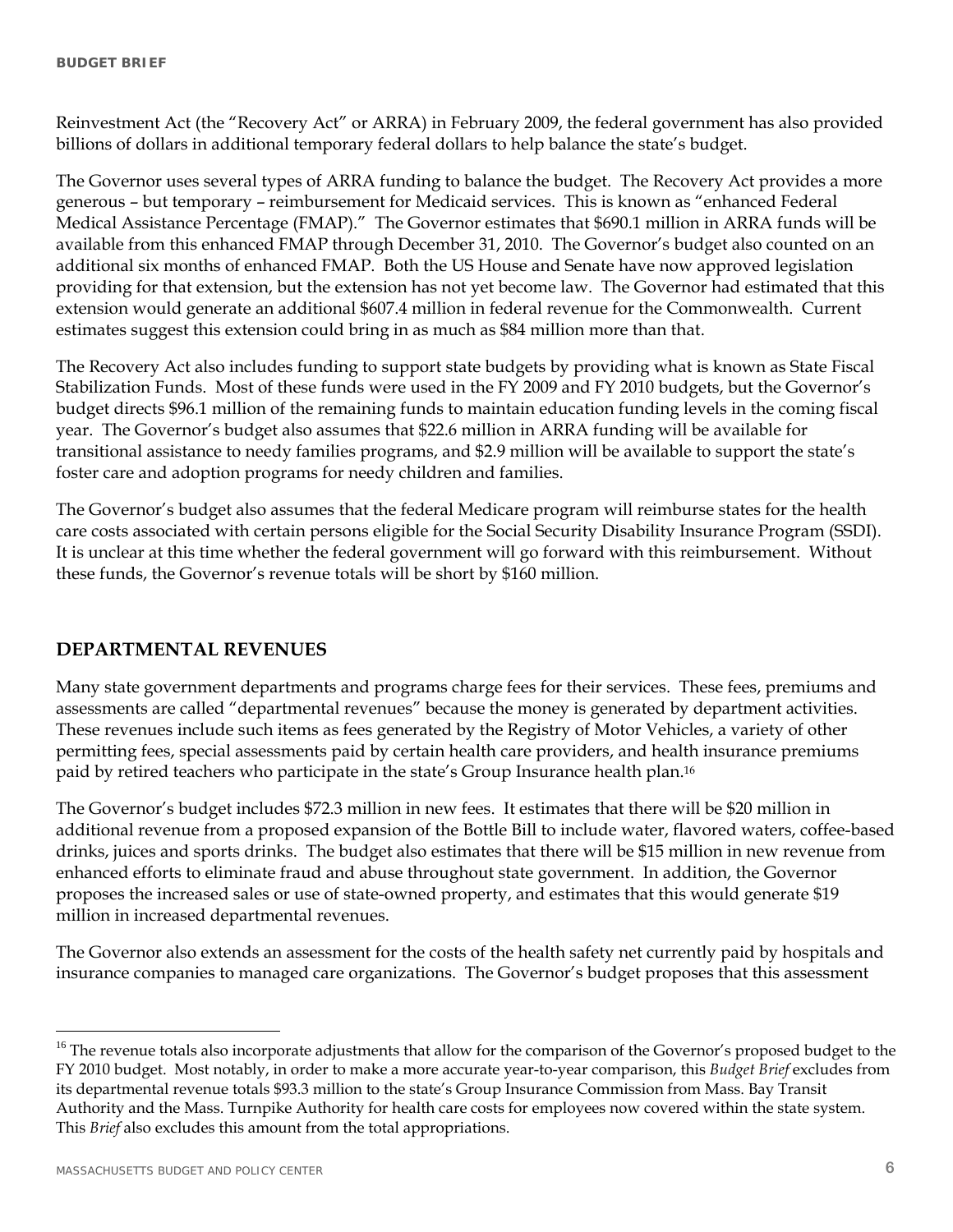total \$18.3 million in new departmental revenues. This assessment would in turn generate an additional \$28.5 million in federal Medicaid reimbursements.

# **TRANSFERS INTO THE GENERAL FUND FROM OTHER FUNDS**

The budget documents provided by the Governor include a total referred to as "Consolidated Transfers." Transfers of funds are "sources" of funding when the transfer moves money into the General Fund for use in the budget.17 There are four major categories of transfers into the Commonwealth's General Fund.

**Transfer lottery proceeds from Lottery Funds.** The Governor's budget estimates that \$962.4 million would be transferred into the General Fund from Lottery proceeds in FY 2011. This total includes \$787.5 million that will then be available for distribution to cities and towns, and \$174.8 million to support the administration of the Lottery, the Massachusetts Cultural Council, and other specified purposes.

**Transfer tobacco settlement proceeds from Health Care Security Fund.** In FY 2011, the budget counts on approximately \$329.9 million distributed to Massachusetts from the proceeds of the Tobacco Settlement agreement that requires tobacco companies to make payments to states for the health care costs associated with tobacco use.

**Transfer proceeds from other sources.** Other transfer sources include funds associated with reimbursements to the General Fund from federal grants for the payment of grant-associated fringe benefits, proceeds from the disbursal of abandoned property, revenues from the State Racing Commission, and assorted other sources.

**Proposed increased transfers.** The Governor's budget relies on several new transfers out of other trust funds into the General Fund. Withdrawing funds to pay for ongoing expenses with dollars that had been previously set aside for specific purposes is another example of using non-recurring or temporary funding to balance the budget. The Governor proposes "sweeping" \$35 million in unused funds from a variety of trust funds. His initial budget proposed transferring \$175 million from the Commonwealth's Stabilization Fund (the "Rainy Day" fund) into the General Fund in order to balance the budget. With revisions to his budget on March 5, the Governor decreased his proposed Stabilization Fund withdrawal by \$29 million, proposing a \$146 million withdrawal.

## **TOTAL SOURCES**

 $\overline{a}$ 

The Governor's budget includes \$32.9 billion in total revenues and other sources of funds. It is important to remember that the transfers from the Stabilization Fund or other trust funds are temporary or non-recurring sources of revenue, as are federal ARRA funds.

It is also important to remember that many of the revenues included in this budget proposal are projections. The economy will change over the course of the year, and that will have a significant impact on income tax revenues, projected sale tax revenues, fees, etc. Moreover, a portion of the Governor's estimated temporary federal revenues are dependent upon decisions that have yet to be made at the federal level.

 $17$  A transfer of funds can be a "use" of funds when money is transferred from the General Fund into specialized trusts to be spent for particular purposes.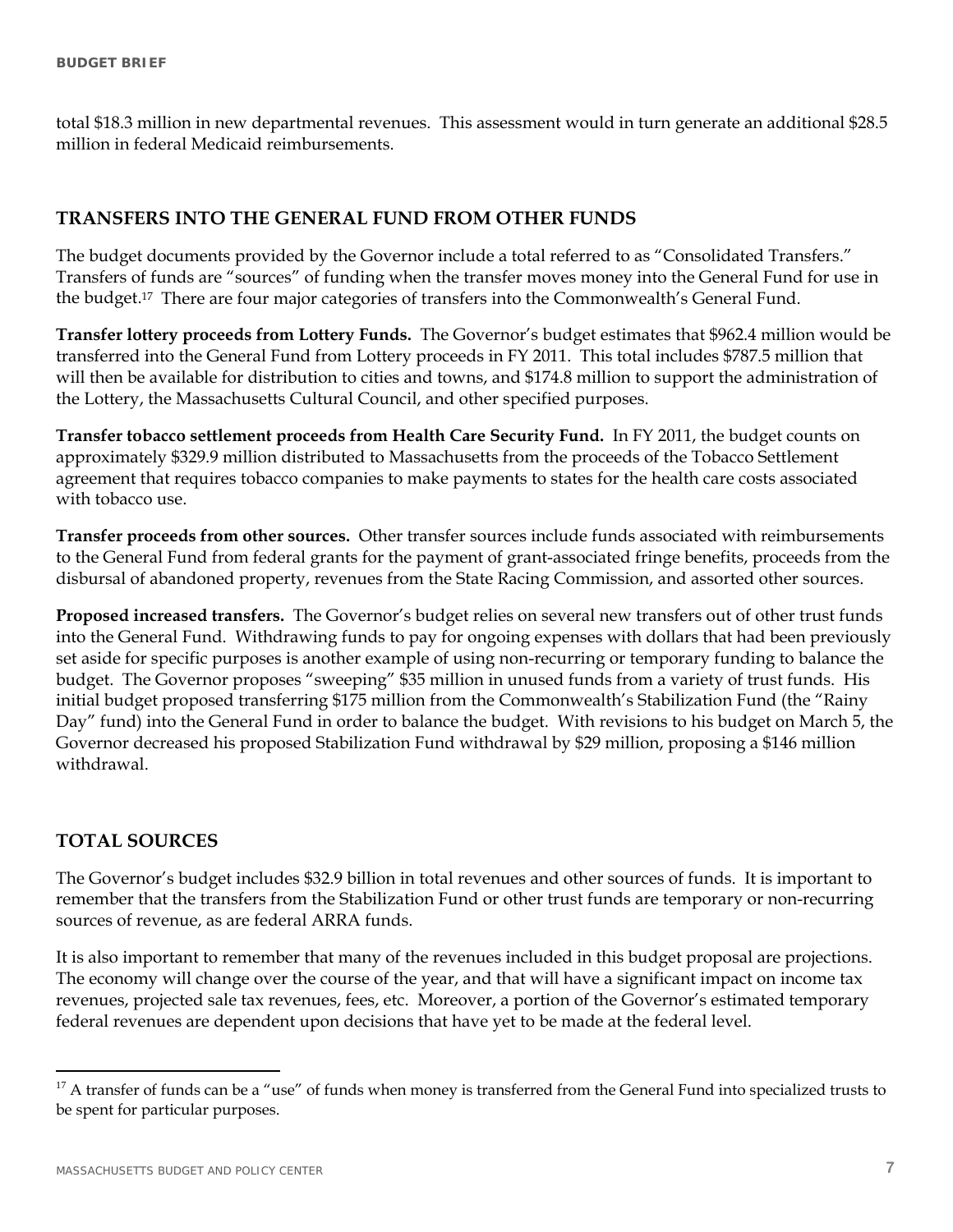# **USES**

The total "bottom line" for a budget includes line item appropriations, and other appropriations such as transfers out of budgeted funds, and various other uses of funds. This total gives the best picture of the Commonwealth's budget, because it comprises all of the uses of funding for which there must be revenue available over the course of the year. Most references to the budget, however, show a smaller total, since they typically include only the total from line item appropriations.

# **APPROPRIATIONS AND TRANSFERS FROM THE GENERAL FUND**

**Line Item Appropriations.** The Governor's budget includes "Line Item Appropriations" itemized in Section 2A of the budget. One of the savings proposed in the Governor's budget is the refinancing of \$100 million in debt service, thereby postponing payment of \$100 million in debt service costs. In this *Budget Brief* , this onetime saving is reflected by increasing the debt service amount in the "Recurring" budget total by \$100 million to reflect what the total would have been without this one-time saving, and then showing this \$100 million as a one-time saving in the "Temporary" column. The Governor also proposes "smoothing out" the payment of an additional \$200 million in debt service. (This is explained more fully in *MassBudget's* [Budget Monitor: The](http://www.massbudget.org/documentsearch/findDocument?doc_id=720&dse_id=1099)  Governor's Fiscal Year 2011 Budget (Updated)).<sup>18</sup> This number is not reflected as one-time savings here, although it would be reasonable to do so. (Debt service is included in the "Other" category.) Total line item appropriations are the largest component of spending (or "uses").19

**Other Appropriations and Transfers.** In addition to the line-item appropriations, the Governor's budget proposal includes a new Section 2E which itemizes operating transfers, directing the transfer of funds from the General Fund to specific trusts for certain designated uses. Accordingly, these transfers are a type of spending ("uses") of funds.

There are three transfers related to health care spending: a transfer into the Commonwealth Care Trust; a transfer into the Medical Assistance Trust; and a transfer into the State Retiree Benefits Trust. The first two of these trusts help fund the Commonwealth's health reform efforts, and the third helps pay for retired state employee health benefits. There is also a fourth transfer of \$475.1 million into the Mass. Transportation Trust to finance the state's transportation costs.

There are also four particular transfers of state revenue that state law requires the Commonwealth makes prior to any appropriation. The budget documents show these transfers in the form of direct subtractions from the consensus tax revenue total. This *Budget Brief* refers to these transfers as "pre-budget transfers." The prebudget transfers are: the transfer of one percentage point ("one penny") of the sales tax to the School Modernization and Reconstruction Trust for school building assistance; the transfer of a portion of the Commonwealth's excise tax on cigarettes into the Commonwealth Care Trust Fund to support health care costs ; the transfer of one percentage point ("one penny") of the sales tax and certain special assessments to the Massachusetts Bay Transit Authority State and Local Contribution Trust for public transportation costs; and

 $^{18}$ Budget Monitor: The Governor's Fiscal Year 2011 Budget (Updated),

http://www.massbudget.org/documentsearch/findDocument?doc\_id=720&dse\_id=1099

<sup>&</sup>lt;sup>19</sup> The line item appropriations totals also incorporate adjustments that allow for the comparison of the Governor's proposed budget to the FY 2010 budget. Most notably, in order to make a more accurate year-to-year comparison, this *Budget Brief* excludes from its totals \$93.3 million for the proposed new health care costs for employees of the Mass. Bay Transit Authority and the Mass. Turnpike Authority. This *Brief* also excludes this amount from total revenues.